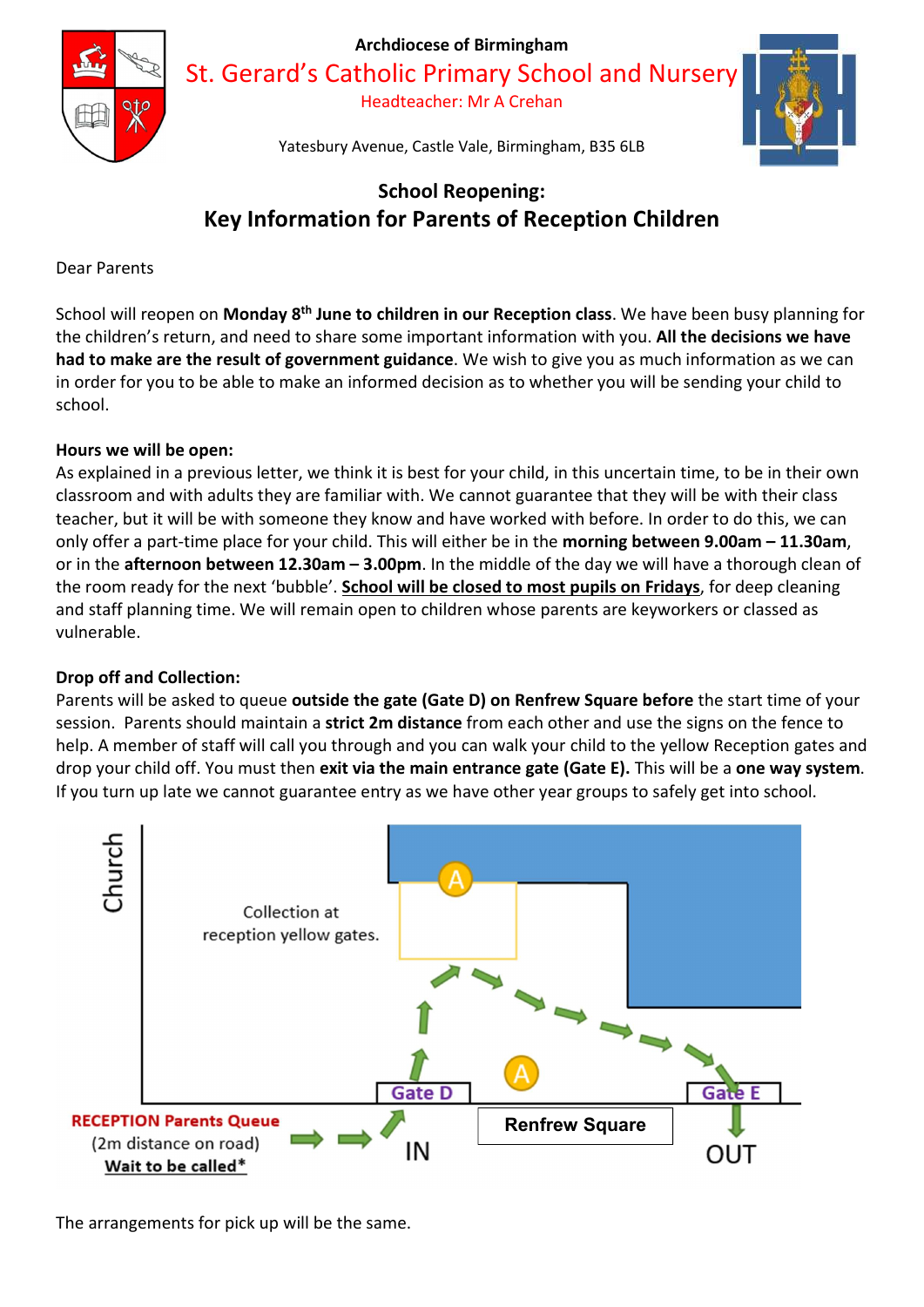

St. Gerard's Catholic Primary School and Nursery

Headteacher: Mr A Crehan

Yatesbury Avenue, Castle Vale, Birmingham, B35 6LB



## Bubbles:

Your child will be placed into a bubble. We cannot accommodate requests for which bubble they attend. We will choose the pupils based on the way we feel we can help them best educationally. We will let you know your bubble when you confirm your place. This will be a small group, up to a maximum of 15 children, and will contain 2 adults. Your child will remain in that bubble for their entire time in school. They will work together, have break times together and will not mix with other bubbles.

#### Social distancing:

Your child is very young, and it is against their nature to socially distance. However, for their safety and ours, we will be trying our hardest to ensure the children avoid contact as much as possible. We have made changes to our classrooms so that they have as much space as possible.



As you can see, a lot of the equipment has had to be stored away, and children will have designated spots to sit on during lessons to maintain a distance. Our lovely displays were sadly taken down during our deep clean of the school and will remain so to discourage children touching them.

#### Behaviour:

We have had to make some changes to our behaviour policy. As your child has to stay in their bubble, if they persistently misbehave, or purposely cough, spit or break social distance, we will ask you to come and collect your child. If they continue to do this having already been sent home, they will lose their place at school for this period of time. I am confident that this will not happen at St Gerard's.

#### Uniform:

We ask that your child wears their summer uniform or their PE kit each day. The emphasis will be on good hygiene and reducing the risk of passing on germs to others, so it is important that they wear clean clothes each day.

## Lunches:

We will not be providing hot dinners. If they attend in the morning bubble, they will be able to take a lunch home with them at 11.30am. If they attend in the afternoon bubble, they will be provided with lunch and will eat it in their classroom at 12.30pm.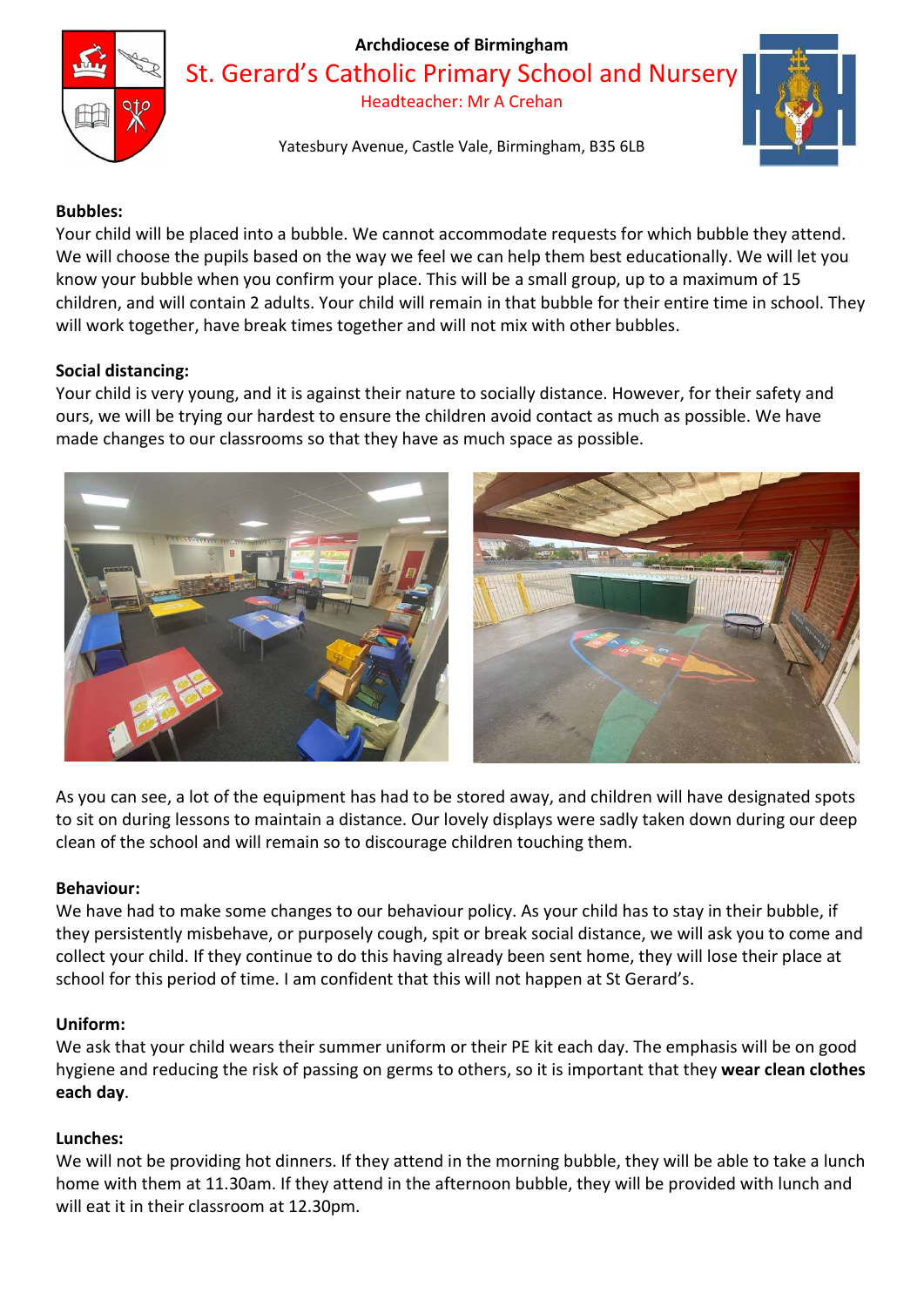

St. Gerard's Catholic Primary School and Nursery

Headteacher: Mr A Crehan

# Yatesbury Avenue, Castle Vale, Birmingham, B35 6LB

# Bringing items to and from school:

The only items your child will be allowed to bring into school is a water bottle and coat if required. Your child will not be allowed to take anything away from the school site, this will include reading books and homework.

# Curriculum:

Your child will not be following the Statutory National Curriculum for their age. We will spend a lot of time learning about how to stay safe in a pandemic, and why life has changed so much over the past few months. Children will pray together and we will talk about our feelings and worries at this time. There will also be opportunities for some Phonics, English and Mathematics. Home learning will still be available on our website.

## First Aid/Medical issues:

If your child becomes unwell or hurts themselves they will be looked after as we would normally. We have arrangements in school for this, but the difference will be that those administering first aid will be wearing PPE, particularly if your child becomes unwell. You could prepare your child for this, by showing them what the masks look like, and talking to them about why adults will have them on.

## Toilets:

Your child will be able to go to the toilet when they need to, as they normally would. We will be teaching the children how to wash their hands properly, and we will ask them to let us know when they are going to the toilet, so that an adult can be ready to ensure they wash their hands correctly afterwards.

## Covid-19 Symptoms:

If anyone becomes unwell with a new, continuous cough or a high temperature, or has a loss of, or change in, their normal sense of taste or smell, they **SHOULD NOT COME INTO SCHOOL**. If this happens during the school day they WILL BE SENT HOME, and the entire household must self-isolate for 14 days. You should then arrange to have a test to see if your child has COVID-19. If they have a negative result, you must show us this before your child can return to school. If they have a positive result you should notify us as soon as possible and then the entire bubble will be sent home to isolate. Parents of children within the bubble will be notified if we send any child home with symptoms. The government guidance advises us that they can continue to come to school whilst we wait for a result. We are not medical professionals and cannot determine the difference between these symptoms and other illnesses. Any symptom from above will be treated as potentially COVID-19 until proven otherwise by a negative test or after a 14 day isolation period.

## Parent Survey:

After reading this document you should fill in the survey to 'book' your child's place at school. You need to indicate either 'Yes' or 'No' to confirm your place for the following week. If you answer 'Yes' on the survey you will have your place for the entire term - we will then contact you with your AM or PM bubble information. If you enter 'No', you will not be able to send your child into school for the following week which mean that you cannot send your child to school without prior arrangement. Any child without a confirmed place will not be permitted to enter the school that week. This survey process will continue weekly with the same options. If you do not respond, we will presume you are not taking your place.

You must feel comfortable with your decision, and by agreeing to send your child to school you will need to be supportive of these new measures. If you still have questions about the return to school, please see the